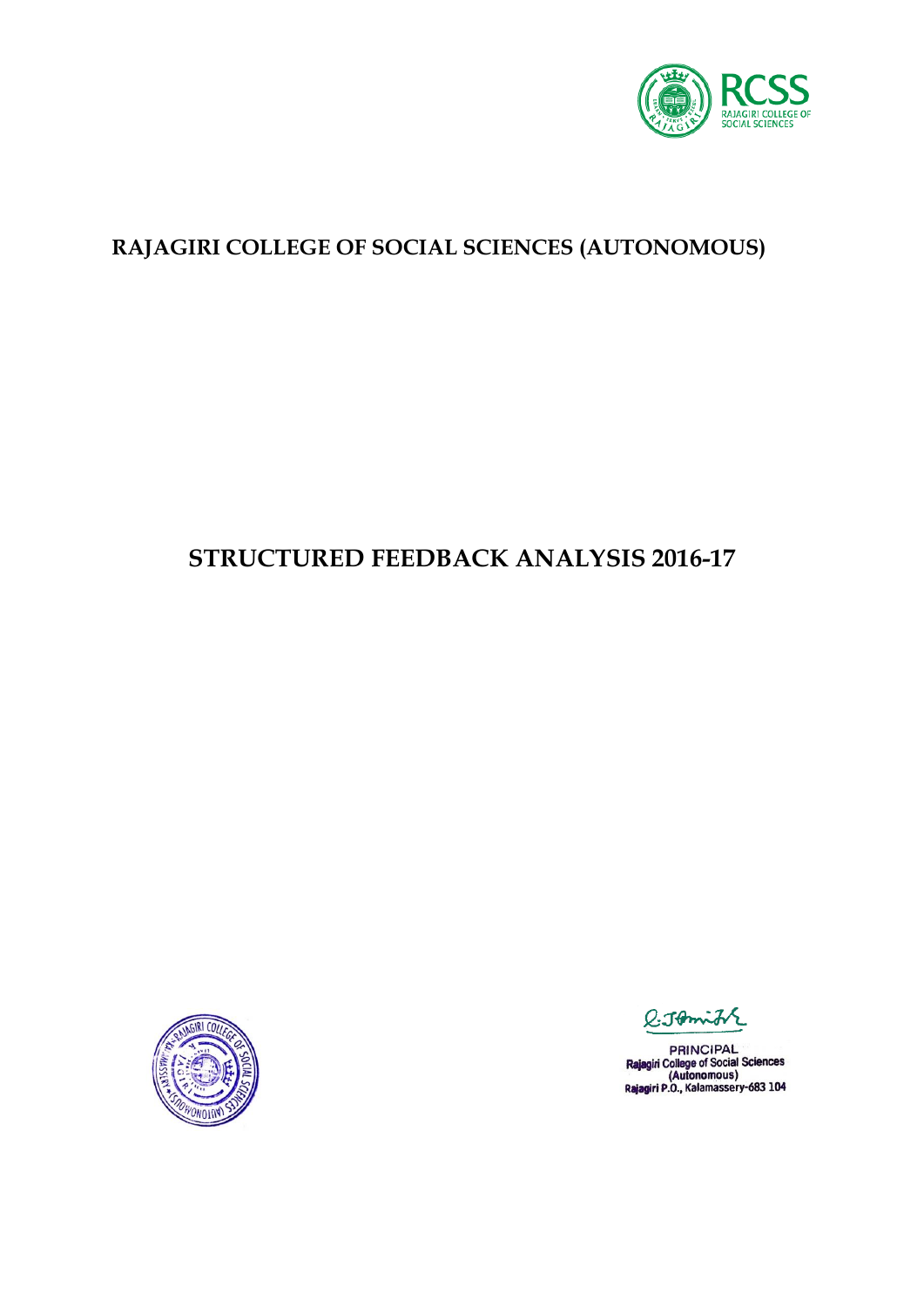

## **Analysis of Structured Feedback from Students**

Structured feedback on curriculum was collected from the students on the following areas.

- A1. Coverage of the curriculum in catering to their professional needs
- A2. Relevance of the courses in the curriculum and its contents
- A3. Relevance of the curriculum in relation to latest technology or emerging trends
- A4. Relevance of the assignments/seminars/projects in attaining the course outcomes
- A5. Additional reading materials in terms of their usefulness
- A6. Relevance of internship/field visits/projects in the curriculum
- A7. Relevance of the value added courses offered
- A8. Library facilities including online databases in terms of their usefulness
- A9. Quality of other trainings offered

A total of 456 students gave their feedback. The analysis of the feedback is given below.





**PRINCIPAL** iri College of Social Sciences (Autonomous) Rajagiri P.O., Kalamassery-683 104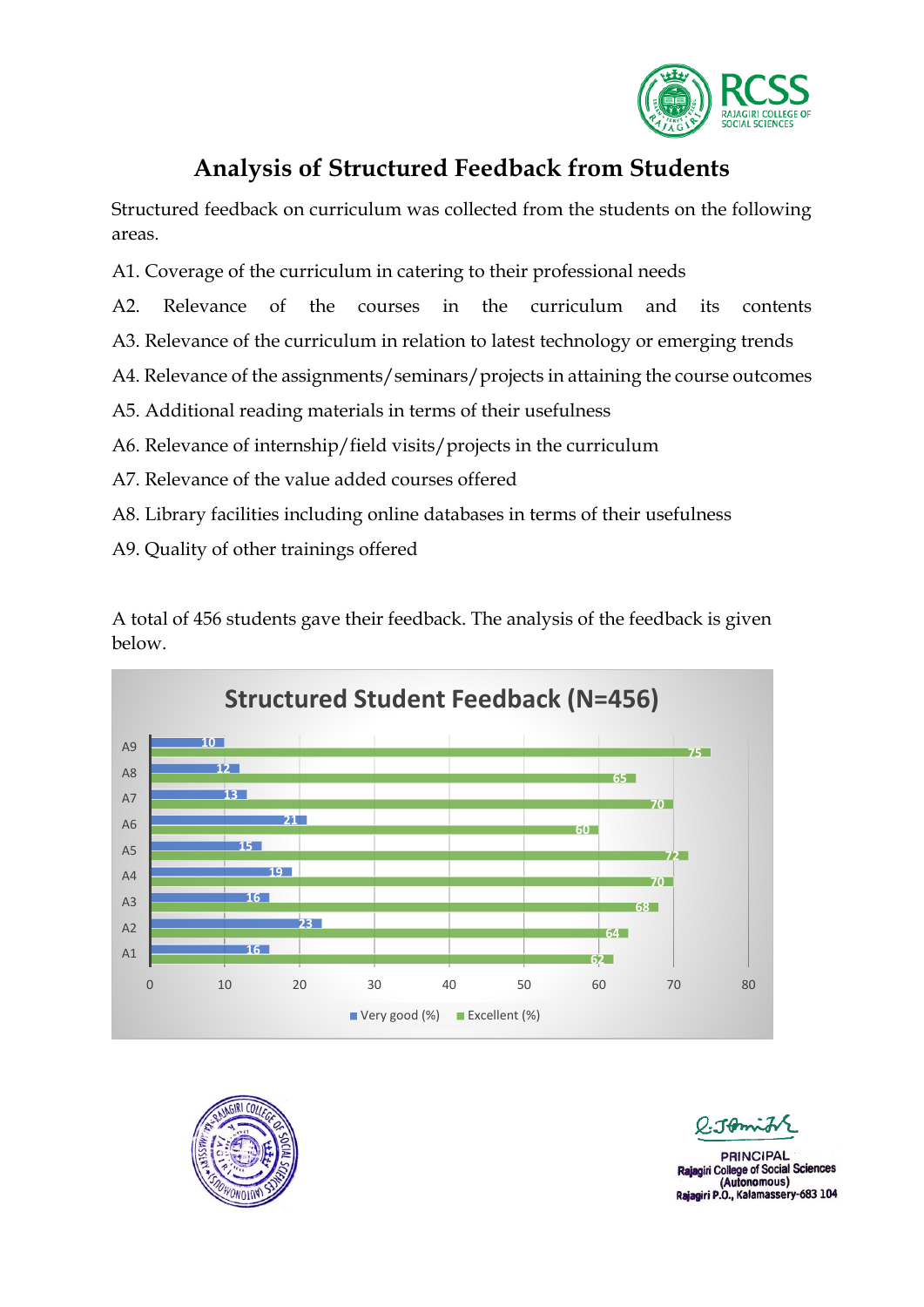

## **Analysis of Structured Feedback from Alumni**

Structured feedback on curriculum was collected from the alumni on the following areas.

- A1. Coverage of the curriculum in catering to their professional needs
- A2. Relevance of the courses in in making students employable
- A3. Relevance of the curriculum in relation to latest technology or emerging trends
- A4. Relevance of the courses in attaining the required skills/competencies
- A5. Relevance of internship/field visits/projects in the curriculum
- A6. Usefulness of additional trainings received
- A7. Relevance of the value added courses offered
- A8. Library facilities including online databases in terms of their usefulness
- A9. Quality of trainings received

A total of 58 alumni gave their feedback. The analysis of the feedback is given below.





Tomin

**PRINCIPAL** giri College of Social Sciences (Autonomous) Rajagiri P.O., Kalamassery-683 104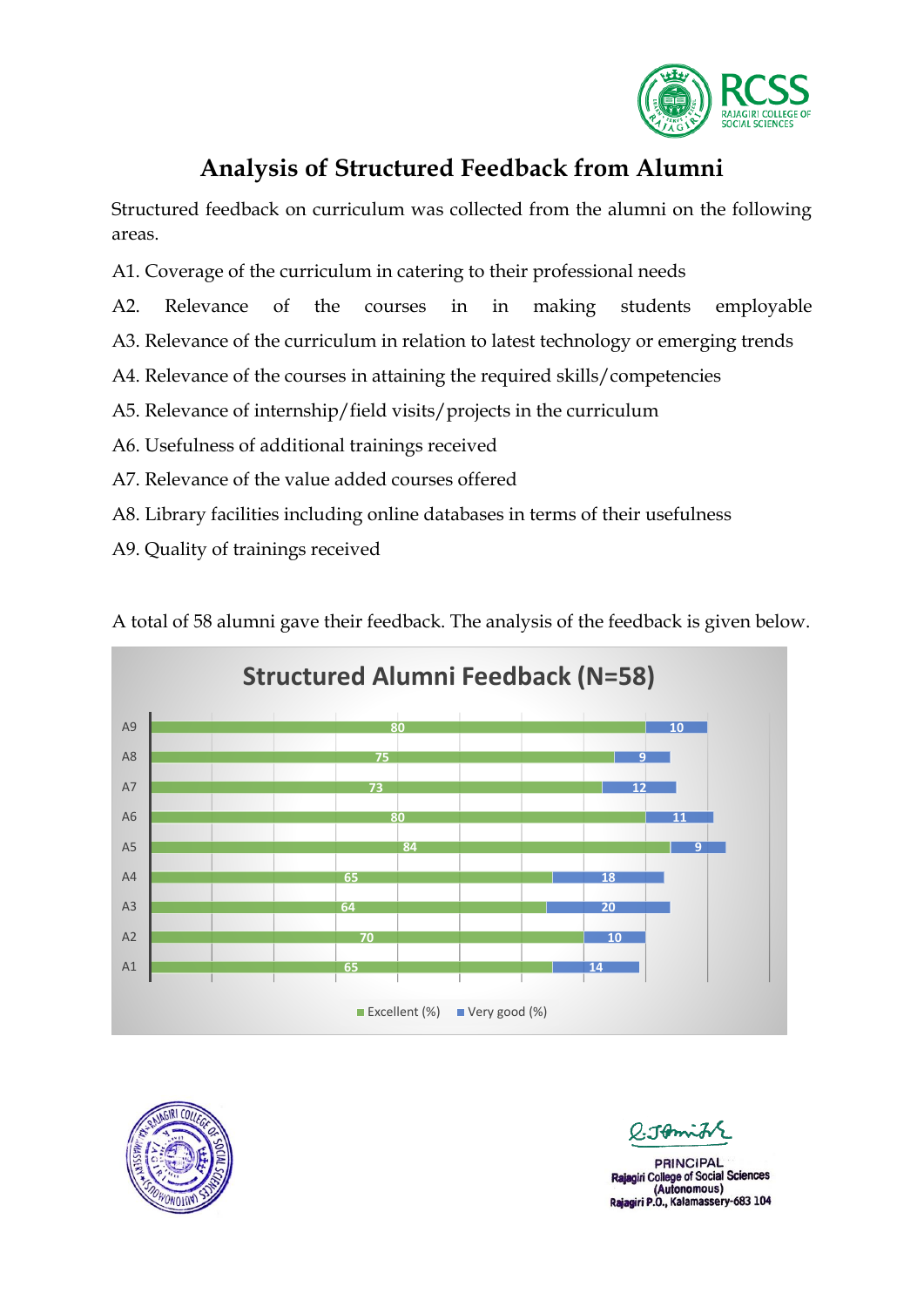

## **Analysis of Structured Feedback from Teachers**

Structured feedback on curriculum was collected from the Teachers on the following areas.

- A1. Coverage of the curriculum and its contents
- A2. Relevance of the courses in making students employable
- A3. Relevance of the curriculum in relation to latest technology or emerging trends
- A4. Relevance of the courses in attaining the expected programme outcomes
- A5. Relevance of internship/field visits/projects in the curriculum A6. Facilities for delivering the course contents effectively
- A7. Relevance of the value added courses offered
- A8. Library facilities including online databases in terms of their usefulness
- A9. Usefulness of trainings offered for effective teaching

A total of 52 teachers gave their feedback. The analysis of the feedback is given below.





 $2.7$ 

**PRINCIPAL** giri College of Social Sciences (Autonomous) Rajagiri P.O., Kalamassery-683 104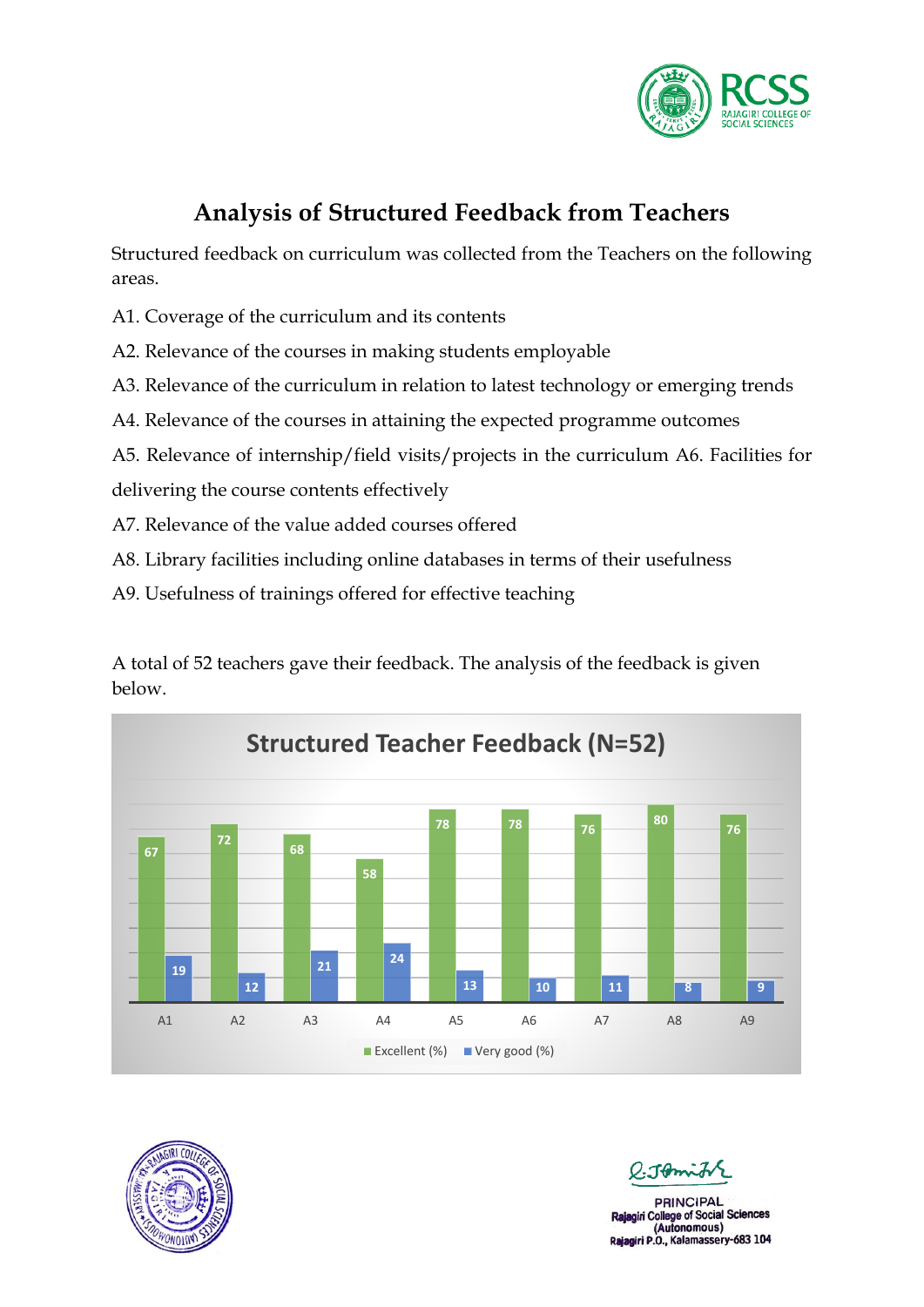

# **Analysis of Structured Feedback from Employers**

Structured feedback on curriculum was collected from the employers on the following areas.

- A1. Conceptual clarity of candidates from the college
- A2. Application skills of the candidates
- A3. Job specific skills of the candidates
- A4. General competencies of the candidates
- A5. Soft skills of the candidates
- A6. Relevance of the curriculum in developing industry expected outcomes
- A7. Relevance of the curriculum in developing a proactive attitude in the candidates

A total of 29 employers gave their feedback. The analysis of the feedback is given below.





**PRINCIPAL** College of Social Sciences (Autonomous) Rajagiri P.O., Kalamassery-683 104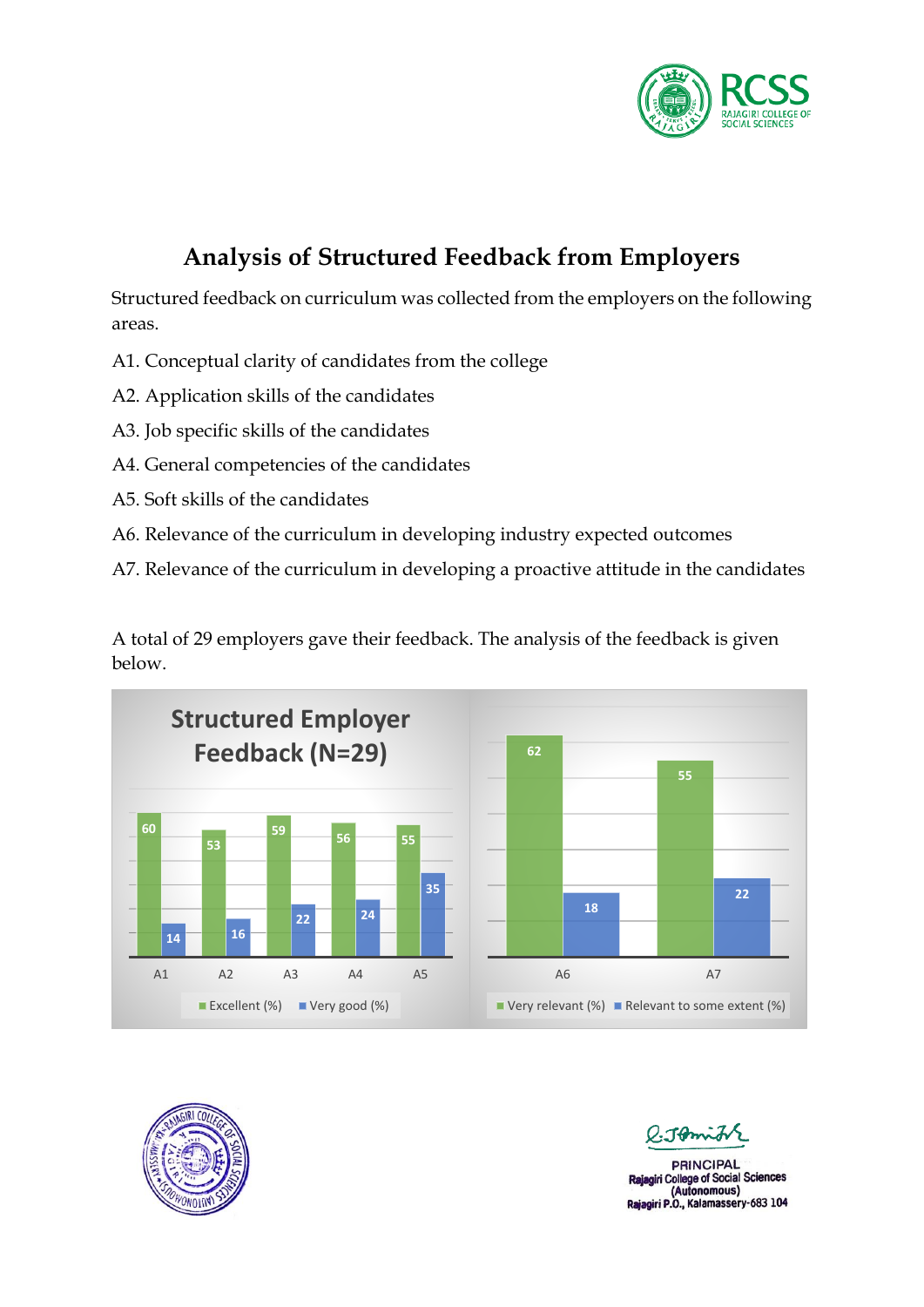

## **Summary of descriptive feedback received from the stakeholders**

The descriptive feedback from the different stakeholders has also been summarized. The summary is given department wise so as to be helpful in using the feedback for curriculum revisions.

### **Department of Business Administration**

The feedback from alumni suggested to add some programmes in the syllabus to enhance problem solving skills, critical thinking and adaptability. The employers suggested adding latest policies and programmes in the syllabus to enhance the aptitude skill and soft skill of students along with general awareness and leadership skills. Teacher feedback emphasized on modifying the curriculum based on expected Programme Outcomes, Programme Specific Outcomes and Course Outcomes.

### **Department of Computer Science**

Most of the employers felt that the students should be strong with the basics of Programming so that they can become good programmers. Their curriculum also should focus on making them more adaptable to the new paradigms. The curriculum should ensure that the students have more exposure to the recent trends in technology. The Alumni suggested more life skills programs to improve their interpersonal skills and communication. The curriculum should give importance to other fields of study like designing, testing, analyst and administration apart from programming. Students expressed their concern in including recent technologies to meet the challenges of the Software Industry. The curriculum should also encourage students to participate in Technical Fests conducted by other colleges. Teachers felt that the syllabus has to be revamped with more focus on recent trends in technologies, importance of activity oriented teaching as well as integrated courses.



 $-1$ mio

**PRINCIPAL Rajagiri College of Social Sciences** (Autonomous) Rajagiri P.O., Kalamassery-683 104